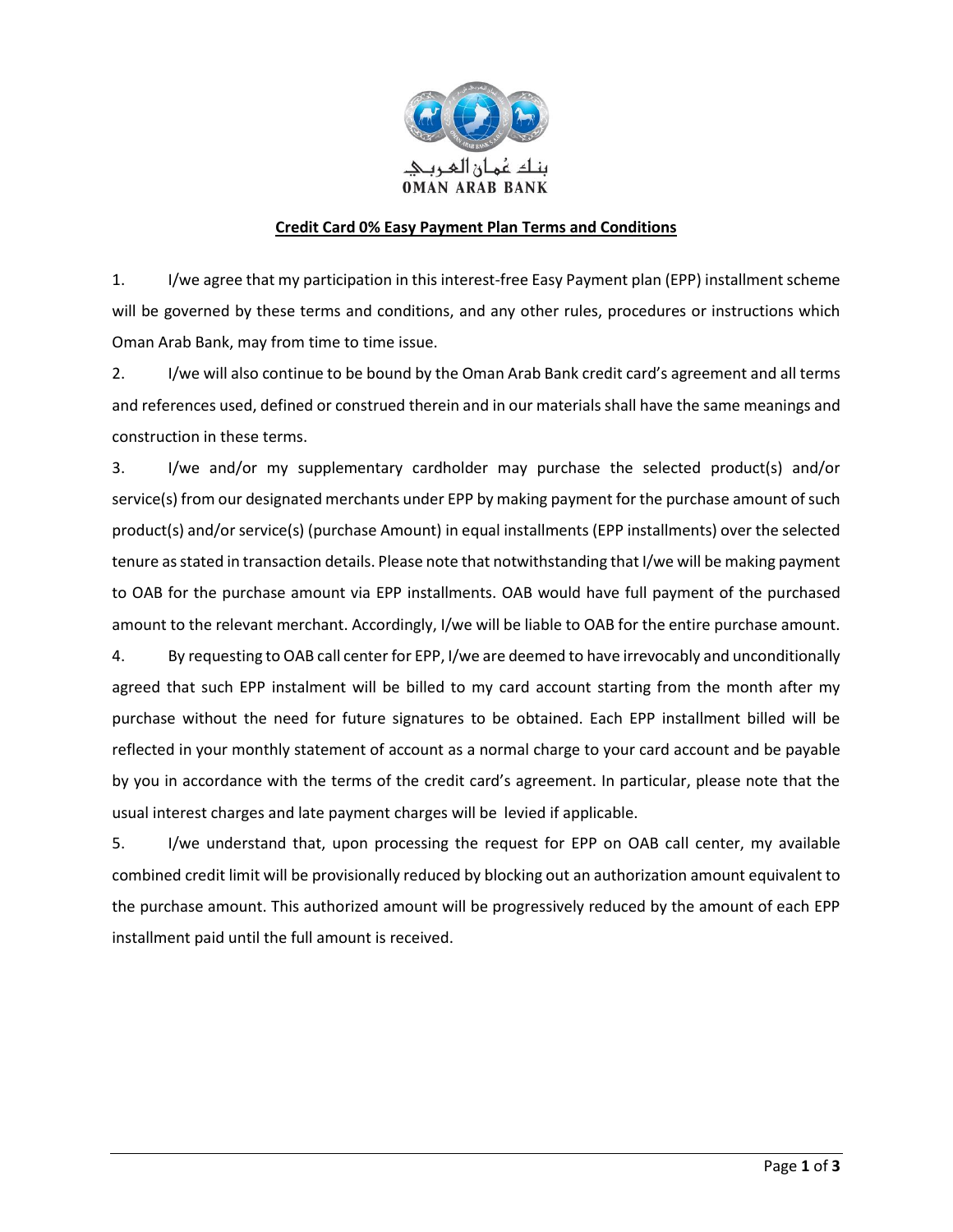

6. I/we may participate in EPP only if I/we ensure that:

a. The amount of the purchase should not be less than RO100.

b. The available combined credit limit for my card account is sufficient to block out the purchase amount of my selected product and/or service; and

c. I/we are not in breach of the credit card's agreement.

7. Upon the occurrence of any one or more of the following events. OAB shall be entitled to bill the aggregate sum of the remaining EPP installments to me/us forthwith:

a. The customer is in breach of any of these terms and or any provision of the credit card's agreement.

b. The customer default in the payment of any sums due under the credit cards agreement of these terms;

c. OAB terminate or suspend customer's card account.

d. The customer terminate the card account.

e. The customer terminate the EPP transaction;

f. The customer successfully return the product(s) and/ or cancel the service(s) purchased under EPP to the merchant and obtain a refund therefore;

g. The customer death, bankruptcy or other legal disability: or

h. Any provision herein is declared by any judicial or competent authority to be void, voidable or otherwise unenforceable.

8. The card member can apply for more than once for EPP so long as the card member qualifies for the EPP in accordance with these terms and conditions.

9. OAB is not the manufacturer or supplier (or the agent thereof) of any of the products or services featured. OAB shall not be in any way liable, for any claim, injury, expenses, loss or damage brought or incurred by any party whosever, or for any other matter arising from or in connection with the use of any product or supply of any service purchase here under or your participation in EPP. Any complaints or comments in relation to any product or service purchased on any accompanying term and conditions are to be directed to the merchant.